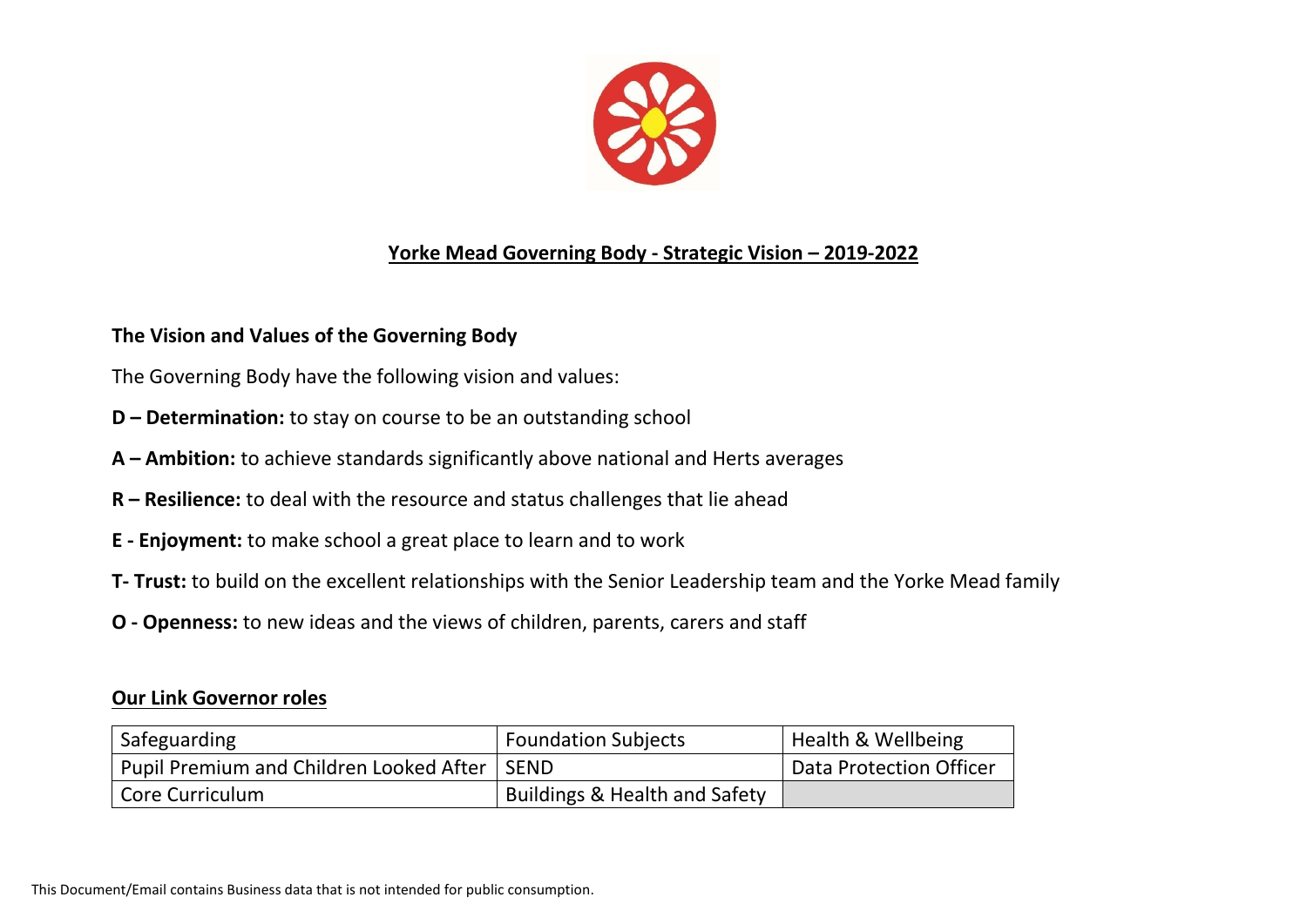## **Our objectives**

Continuing to support and challenge the Head teacher and the senior leadership team, the Governing Body's objectives for the next three years:

| Objective 1: The Governing Body will continue to monitor and assess safeguarding as a key priority throughout their work programme |                                                                                    |                            |                                                        |                                                                         |  |
|------------------------------------------------------------------------------------------------------------------------------------|------------------------------------------------------------------------------------|----------------------------|--------------------------------------------------------|-------------------------------------------------------------------------|--|
| Priorities                                                                                                                         | Actions                                                                            | Responsibility             | Timescales                                             | Progress                                                                |  |
| Close working between Governors<br>and Senior Leadership Team                                                                      | Appoint a Link Governor                                                            | Governing Body             | Annually                                               | Completed - Charlotte Gomes<br>and Peter Hyland - Link                  |  |
| Ensure safeguarding is a continuing<br>priority for the school                                                                     | Frequent review to ensure<br>vigilance maintained                                  | Governing Body             | Agenda<br>item<br>on<br>each<br>Governing Body meeting | Governor<br>Ongoing                                                     |  |
| Need for periodic in-depth review<br>of Safeguarding practice                                                                      | Safeguarding Report put to<br>Governing Body                                       | Link Governor              | Annually - November 2019                               |                                                                         |  |
| Ensure Safeguarding and other<br>relevant policies are up-to-date and<br>promulgated                                               | Review and update<br>Updated policies are shared<br>with all staff                 | Governing Body             | Annually                                               |                                                                         |  |
| All Governors to be trained on<br>Safeguarding                                                                                     | Book appropriate courses                                                           | All Governors              | Ongoing                                                |                                                                         |  |
| Single Central Record up to date<br>and accurate                                                                                   | Review practice and staffing                                                       | Safeguarding Link Governor | Bi-Monthly                                             |                                                                         |  |
| best<br>practice in safer<br>Ensure<br>recruitment                                                                                 | Governors to be trained to<br>participate in interviews and<br>make time available | Governing Body             | Ad hoc                                                 | (including the<br>4 governors<br>Head) are safer recruitment<br>trained |  |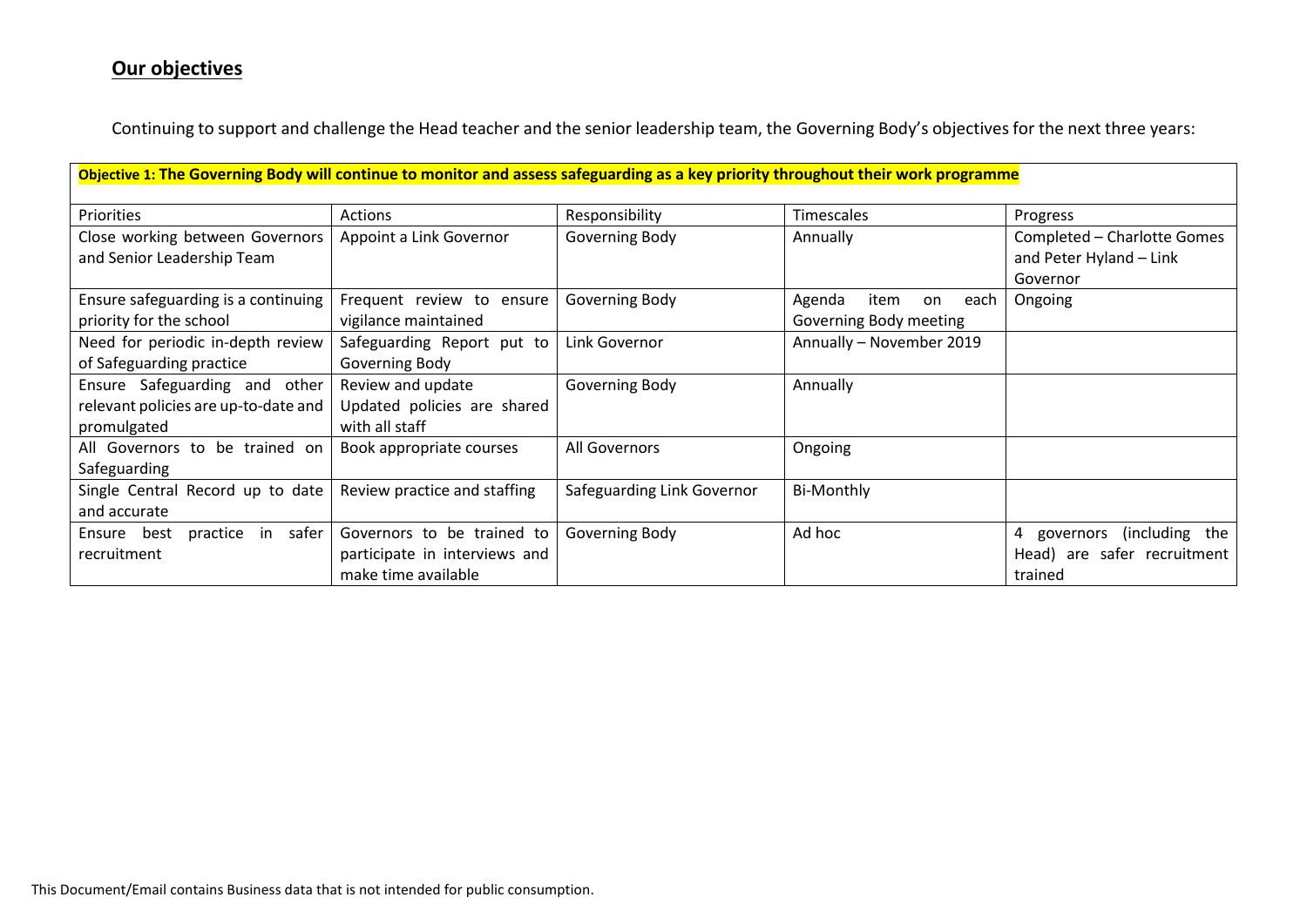| Objective 2: The Governing Body will support the SLT in delivering a creative curriculum, instilling a life-long love of learning, whilst reviewing the impact on children and staff |                                                     |                                              |                               |          |
|--------------------------------------------------------------------------------------------------------------------------------------------------------------------------------------|-----------------------------------------------------|----------------------------------------------|-------------------------------|----------|
| <b>Priorities</b>                                                                                                                                                                    | Actions                                             | Responsibility                               | <b>Timescales</b>             | Progress |
| Review the impact of                                                                                                                                                                 | Governors to have full knowledge and support the    | All governors                                | To have full awareness at all |          |
| changes in Ofsted policy                                                                                                                                                             | SLT with the strategic direction of the curriculum  |                                              | meetings and visits           |          |
| and practice                                                                                                                                                                         | intent, implementation and impact (CIII)            |                                              |                               |          |
| A well-rounded<br>and                                                                                                                                                                | Support the SLT in delivering P4C, Mind Up and      | <b>Health and Wellbeing Governors</b>        | Annual report - July 2020     |          |
| creative curriculum                                                                                                                                                                  | Schools with Soul and other interventions to        |                                              |                               |          |
|                                                                                                                                                                                      | support health and wellbeing                        | <b>SDP Sub-committee</b>                     | Agenda item once per year     |          |
|                                                                                                                                                                                      |                                                     |                                              |                               |          |
|                                                                                                                                                                                      | Have awareness on how this supports the CIII        | All governors during school visits           | 3 school visits per year      |          |
| <b>Foundation Subjects</b>                                                                                                                                                           | Monitor progress of the delivery of Foundation      | <b>Foundation Link Governors</b>             | Annual report - July 2020     |          |
| Discover, Explore, Flourish                                                                                                                                                          | subjects throughout the school as outlined in the   |                                              |                               |          |
|                                                                                                                                                                                      | <b>SDP</b>                                          | <b>SDP Sub-committee</b>                     | Agenda item once per year     |          |
|                                                                                                                                                                                      |                                                     |                                              |                               |          |
|                                                                                                                                                                                      |                                                     | All governors during school visits           | 3 school visits per year      |          |
| <b>Core Curriculum</b>                                                                                                                                                               | Monitor progress of the delivery of core curriculum | <b>Curriculum Link Governors</b>             | Annual report - March         |          |
|                                                                                                                                                                                      | subjects throughout the school as outlined in the   |                                              | 2020                          |          |
|                                                                                                                                                                                      | <b>SDP</b>                                          |                                              |                               |          |
|                                                                                                                                                                                      |                                                     | <b>SDP Sub-committee</b>                     | Agenda item once per year     |          |
|                                                                                                                                                                                      |                                                     | All governors during school visits           | 3 school visits per year      |          |
| Pupil Premium and CLA                                                                                                                                                                | Monitor the progress of PPG and CLA children        | <b>Pupil Premium and CLA Link Governors</b>  | Annual report - November      |          |
| children achieve                                                                                                                                                                     | throughout the school as outlined in the SDP        |                                              | <b>2019</b>                   |          |
|                                                                                                                                                                                      |                                                     |                                              |                               |          |
|                                                                                                                                                                                      |                                                     | <b>SDP Sub-committee</b>                     | Agenda item once per year     |          |
|                                                                                                                                                                                      |                                                     |                                              |                               |          |
|                                                                                                                                                                                      |                                                     | All governors during school visits           | 3 school visits per year      |          |
| <b>SEND children</b>                                                                                                                                                                 | Monitor the progress of SEND children throughout    | <b>SEND Link Governors and All Governors</b> | Annual report - May 2020      |          |
|                                                                                                                                                                                      | the school as outlined in the SDP                   | <b>Co-Chairs</b>                             | Ad-hoc                        |          |
|                                                                                                                                                                                      | Support the SLT in ensuring resources are available |                                              |                               |          |
|                                                                                                                                                                                      | to support them.                                    | <b>Resources Committee</b>                   | 4 times a year                |          |
|                                                                                                                                                                                      |                                                     |                                              |                               |          |
|                                                                                                                                                                                      |                                                     |                                              | Head Teacher's report at      |          |
|                                                                                                                                                                                      |                                                     |                                              | the FGB meetings              |          |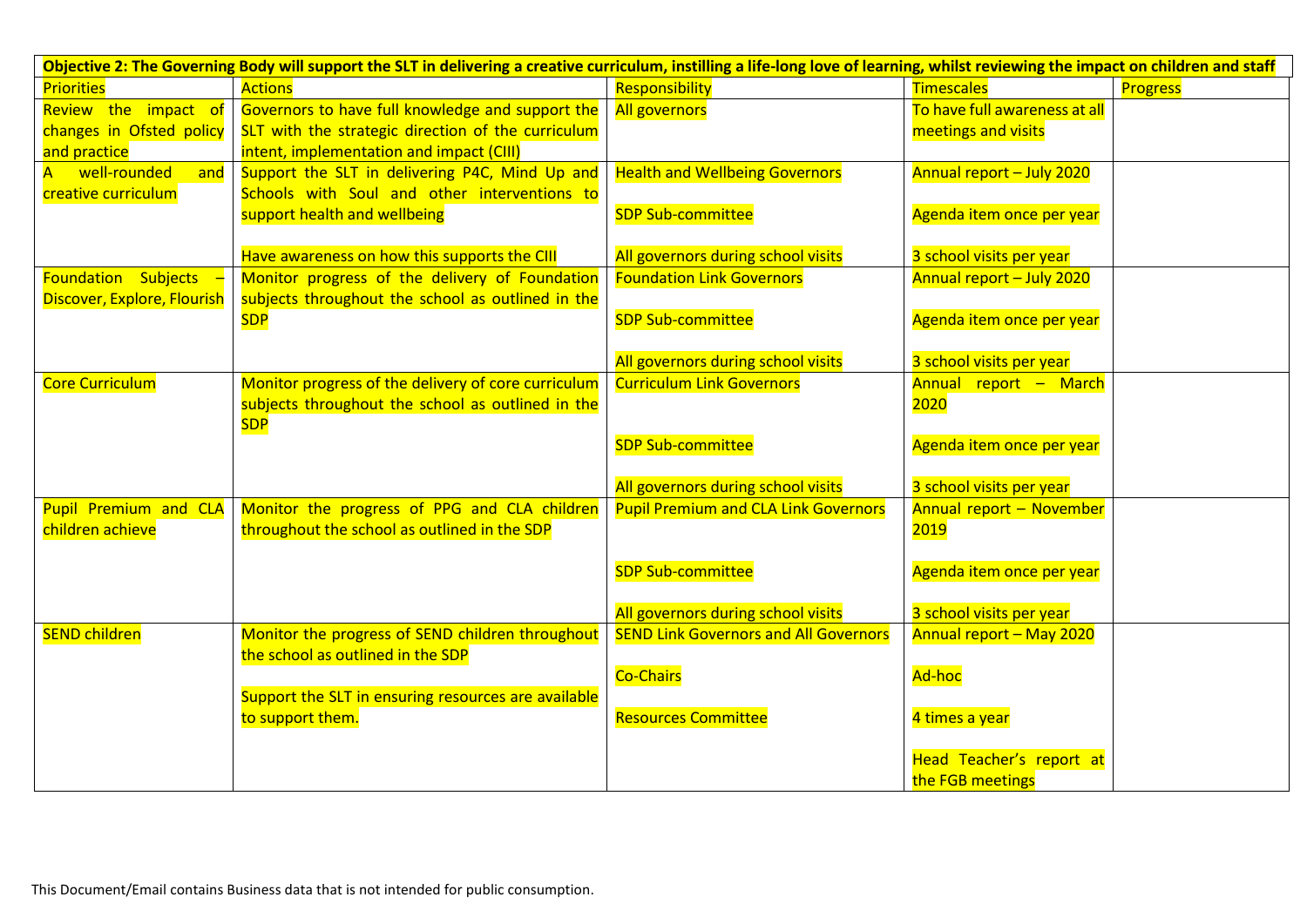| <b>Pupil Voice</b>     | FGB to listen to the views of the children.                                          | <b>All Governors</b>          | 3 times a year at each     |
|------------------------|--------------------------------------------------------------------------------------|-------------------------------|----------------------------|
|                        |                                                                                      |                               | school visit               |
|                        | Invite the School Council to an FGB meeting                                          | <b>Clerk to the Governors</b> | March 2020                 |
|                        | To ensure impact is at the   Governors to ask, "what has been the impact"            | <b>All Governors</b>          | At all times               |
|                        | forefront of governor   Link Governors to ensure impact is detailed within           |                               |                            |
| thoughts and questions | their reports                                                                        |                               |                            |
|                        | Governor visits to view   Governors to visit the school and to view an agreed        | <b>All Governors</b>          | At least 3 governor visits |
|                        | $\vert$ the impact of on-going $\vert$ topic / project and to see the impact of this |                               | per year                   |
| interventions          |                                                                                      |                               |                            |

| Objective 3: The Governors will support Yorke Mead with continuing to develop its strong reputation as a school that "grows its own" |                                                 |                                |                      |          |  |
|--------------------------------------------------------------------------------------------------------------------------------------|-------------------------------------------------|--------------------------------|----------------------|----------|--|
| Priorities                                                                                                                           | Actions                                         | Responsibility                 | Timescales           | Progress |  |
| Both teaching and support                                                                                                            | To ensure staffing is discussed regularly       | FGB                            | Agenda item on each  |          |  |
| staff                                                                                                                                |                                                 |                                | FGB meeting          |          |  |
|                                                                                                                                      |                                                 |                                |                      |          |  |
| <b>Active Succession Planning</b>                                                                                                    | Discuss succession plans - this should include  | <b>FGB</b>                     | Agenda item on each  |          |  |
| throughout all levels                                                                                                                | those for senior leaders                        | Co-Chairs                      | FGB meeting          |          |  |
| <b>Encourage Ambition</b>                                                                                                            | Consider proposals for training and development | <b>FGB</b>                     | Ad-hoc               |          |  |
|                                                                                                                                      | and support when necessary                      |                                |                      |          |  |
| <b>Identify Future Leaders</b>                                                                                                       | Ask the senior leadership team who has this     | <b>FGB</b>                     | Ad-hoc               |          |  |
|                                                                                                                                      | ambition and how the GB can support this        | Co-Chairs                      |                      |          |  |
| Give priority to training and                                                                                                        | Ensure there is funding within the budget to    | <b>Resources Committee</b>     | Annually<br>budget   |          |  |
| development                                                                                                                          | support training and development                |                                | setting              |          |  |
| Publicise to aid recruitment                                                                                                         | Marketing of the school as a good place to work | Committee<br>Resources         | February 2020        |          |  |
| and retention                                                                                                                        | - possible page on the website                  | <b>Business Manager</b>        |                      |          |  |
| Remain open to good ideas                                                                                                            | Support and encourage staff to visit other      | <b>FGB</b>                     | Review annually      |          |  |
| from other schools                                                                                                                   | schools and share best practice                 |                                |                      |          |  |
| Support the new EYFS                                                                                                                 | Monitor the progress of the new EYFS leader     | FGB-invite to a meeting for an | $FGB -$<br>May 2020  |          |  |
| Leader                                                                                                                               |                                                 | update on progress             | meeting              |          |  |
| Support the progress of                                                                                                              | Monitor how Middle Leaders are supported        | Governors to meet with middle  | One school visit per |          |  |
| <b>Middle Leaders</b>                                                                                                                | throughout the school and the opportunities     | leaders during a school visit  | year                 |          |  |
|                                                                                                                                      | they have for personal development              |                                |                      |          |  |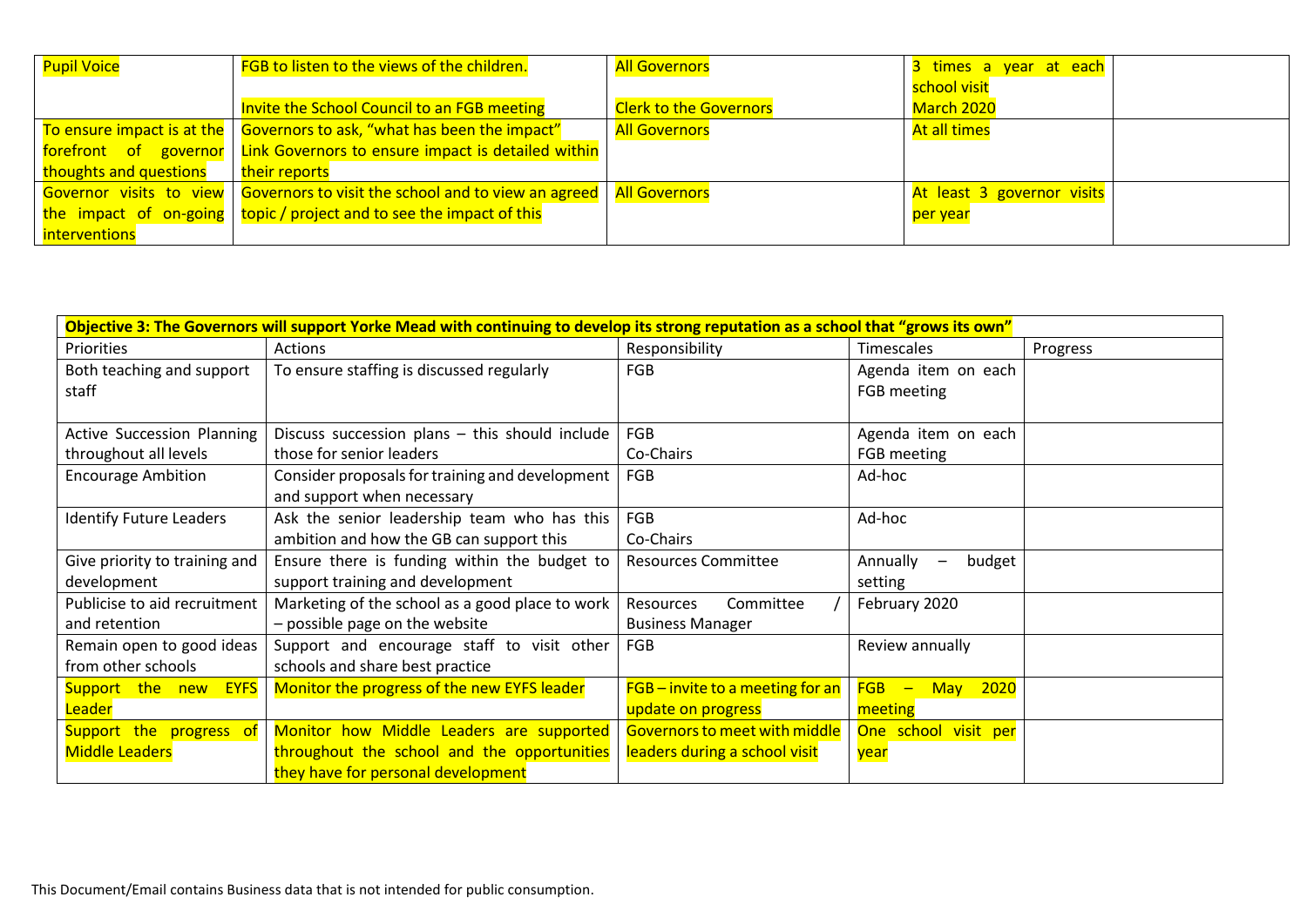| <b>Objective 4: The Governing Body must continue to evolve</b> |                                                 |                                    |                       |          |
|----------------------------------------------------------------|-------------------------------------------------|------------------------------------|-----------------------|----------|
| Priorities                                                     | <b>Actions</b>                                  | Responsibility                     | Timescales            | Progress |
| Governors to ensure they                                       | 1 in-house course                               | All Governors                      | Annually              |          |
| continue to be trained to                                      | 1 external course                               |                                    |                       |          |
| fulfil<br>the<br>school's                                      | Take advantage of new online training courses   |                                    |                       |          |
| requirements<br>and<br>meet                                    | on offer                                        |                                    |                       |          |
| future challenges                                              | Ensure training record updated                  | <b>Clerk to the Governors</b>      | Each term             |          |
|                                                                | Ensure new induction process is implemented     | Co-chairs of Governing Body        | As and when a new     |          |
|                                                                | effectively                                     |                                    | governor is appointed |          |
|                                                                |                                                 |                                    |                       |          |
| Continue efforts to                                            | With help of informal Agenda Planning sessions, | Co-chairs<br>chairs<br>0f<br>and   | Ongoing               |          |
| streamline meetings at                                         | develop efficiency of Governing Body agendas    | committees                         |                       |          |
| Governing Body and                                             | and team working approach.                      |                                    |                       |          |
| Committee level                                                | New structure of FGB and sub-committees         | Co-Chairs and Clerk to the         | Ongoing and annual    |          |
|                                                                |                                                 | Governors                          | review                |          |
|                                                                | Pairs and teams of link governors               | All governors                      | Link Governor reports |          |
|                                                                |                                                 |                                    | and annual review     |          |
| Strengthen links between                                       | Liaise with members of staff who are identified | Link Governors                     | staff<br>with<br>Meet |          |
| governors and staff                                            | as your contacts, report outcomes to the        |                                    | during<br>member      |          |
|                                                                | Governing Body                                  |                                    | governor visits days  |          |
|                                                                |                                                 |                                    | 3 times per year      |          |
| <b>Ensure potential governors</b>                              | Deliver new governor induction pack             | <b>Co-chairs of Governing body</b> | Ad-hoc                |          |
| understand the role                                            | Meet with potential governors to ensure they    |                                    |                       |          |
|                                                                | fully understand the role                       | <b>Co-chairs of Governing Body</b> | Ad-hoc                |          |
|                                                                | Link Governor JDs to be completed               | Co-Chairs and Existing Link        | November 2019         |          |
|                                                                |                                                 | <b>Governors</b>                   |                       |          |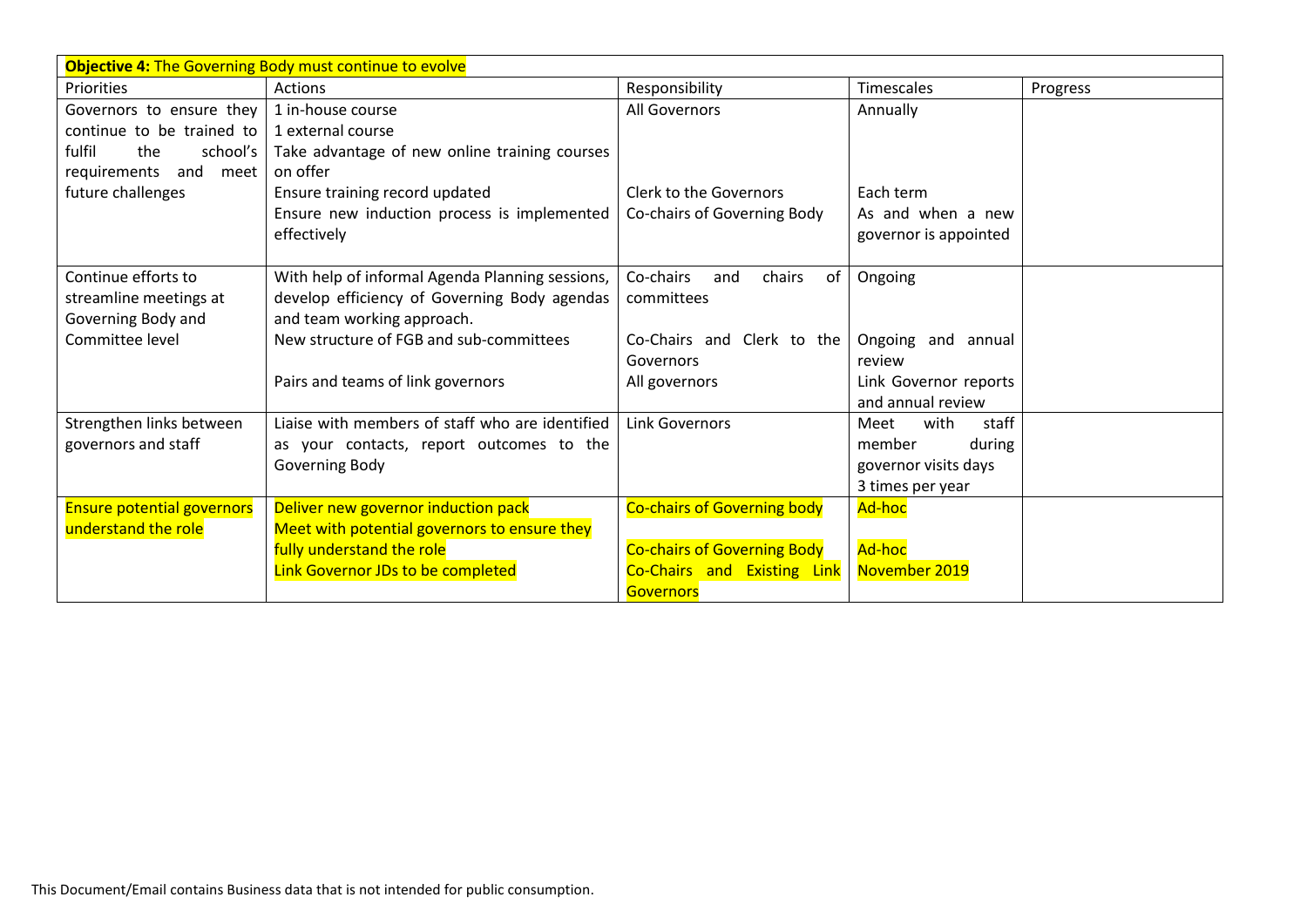| Objective 5: Governors will ensure the health and wellbeing of staff and pupils remains a priority |                                                 |                                 |                      |          |
|----------------------------------------------------------------------------------------------------|-------------------------------------------------|---------------------------------|----------------------|----------|
| Priorities                                                                                         | Actions                                         | Responsibility                  | Timescales           | Progress |
| To ensure staff have a work-                                                                       | To have work life balance on each agenda and to | <b>FGB</b>                      | Agenda item on each  |          |
| life balance                                                                                       | ensure this is discussed                        |                                 | FGB meeting          |          |
| Support interventions that                                                                         | To ensure interventions are discussed and the   | <b>SDP Committee</b>            | 3 times per year     |          |
| encourage wellbeing                                                                                | impact assessed                                 |                                 |                      |          |
| To support and encourage                                                                           | <b>Repeat Staff Survey</b>                      | <b>FGB</b>                      | Spring 2020          |          |
| interventions that enhance                                                                         |                                                 |                                 |                      |          |
| staff morale                                                                                       |                                                 |                                 |                      |          |
| the<br>To<br>encourage                                                                             | <b>Ensure Forest Schools remain a priority</b>  | <b>SDP Committee</b>            | Once per year        |          |
| development of Forest                                                                              |                                                 |                                 |                      |          |
| <b>Schools</b>                                                                                     |                                                 |                                 |                      |          |
| Support training for staff to                                                                      | Ensure there is budget to support health and    | <b>Resources Committee</b>      | Review annually      |          |
| health<br>develop<br>and                                                                           | wellbeing related training                      |                                 |                      |          |
| wellbeing,<br>for<br>example,                                                                      |                                                 |                                 |                      |          |
| whole school<br>emotion                                                                            |                                                 |                                 |                      |          |
| coaching                                                                                           |                                                 |                                 |                      |          |
| Ensure the Sport Premium                                                                           | Report from Link Governor to identify how the   | Health and<br>Wellbeing<br>Link | Annually - July 2020 |          |
| Funding is used effectively                                                                        | funding has been used and what impact this has  | Governor                        |                      |          |
| physical<br>encourage<br>to                                                                        | had                                             |                                 |                      |          |
| $\arctivity$ - especially those                                                                    |                                                 |                                 |                      |          |
| who do not usually engage                                                                          |                                                 |                                 |                      |          |